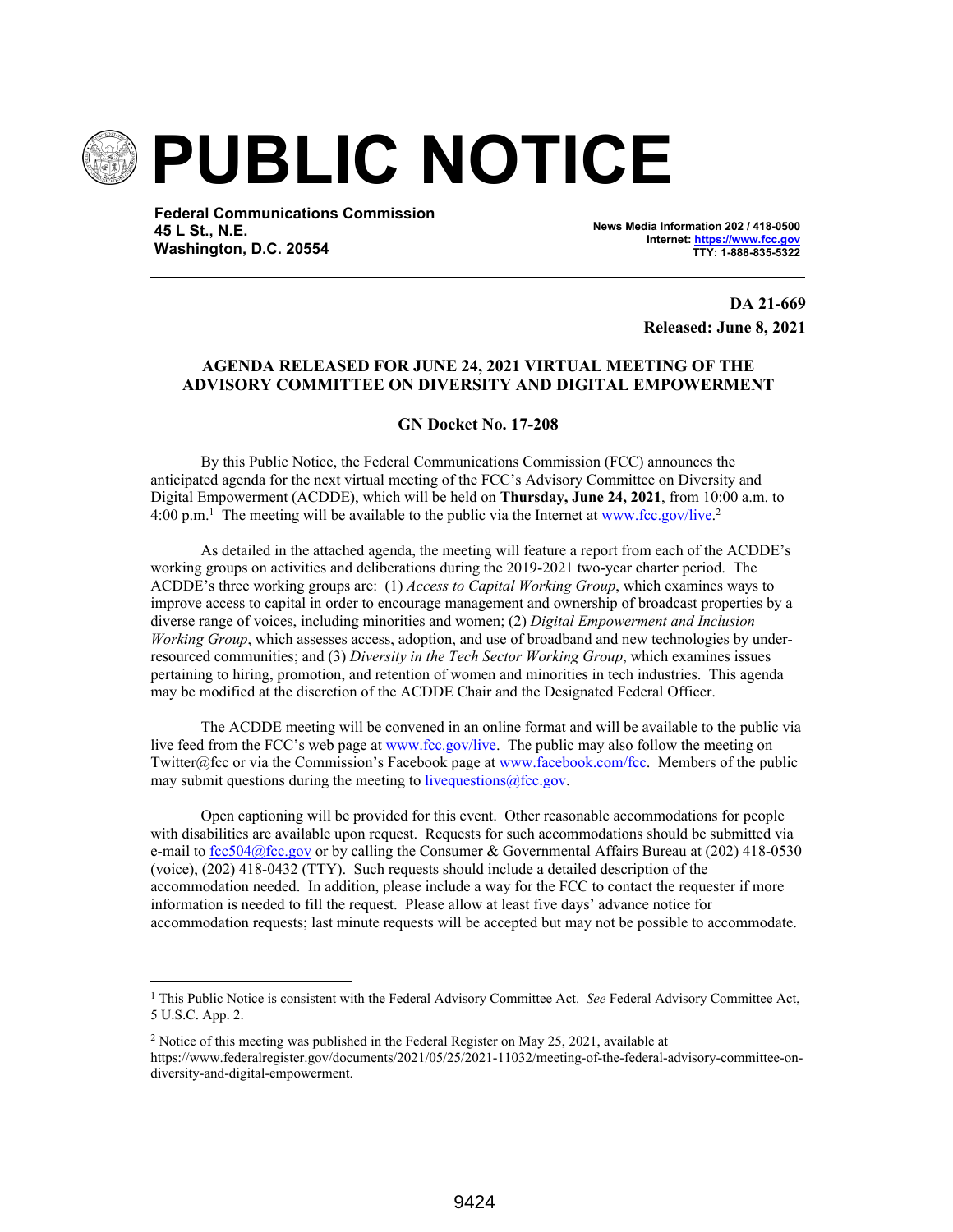Members of the public may submit comments to the ACDDE using the FCC's Electronic Comment Filing System, ECFS, at www.fcc.gov/ecfs. Comments to the ACDDE should be filed in GN Docket No. 17-208.

More information about the ACDDE is available at https://www.fcc.gov/advisory-committeediversity-and-digital-enpowerment. You may also contact Jamila Bess Johnson, the Designated Federal Officer for the Advisory Committee on Diversity and Digital Empowerment, at (202) 418-2608, or Jamila-Bess.Johnson@fcc.gov, or Julie Saulnier, Deputy Designated Federal Officer, at (202) 418-1598, or Julie.Saulnier@fcc.gov; or Jamile Kadre, Deputy Designated Federal Officer, at (202) 418-2245 or Jamile.Kadre@fcc.gov.

.

**– FCC –**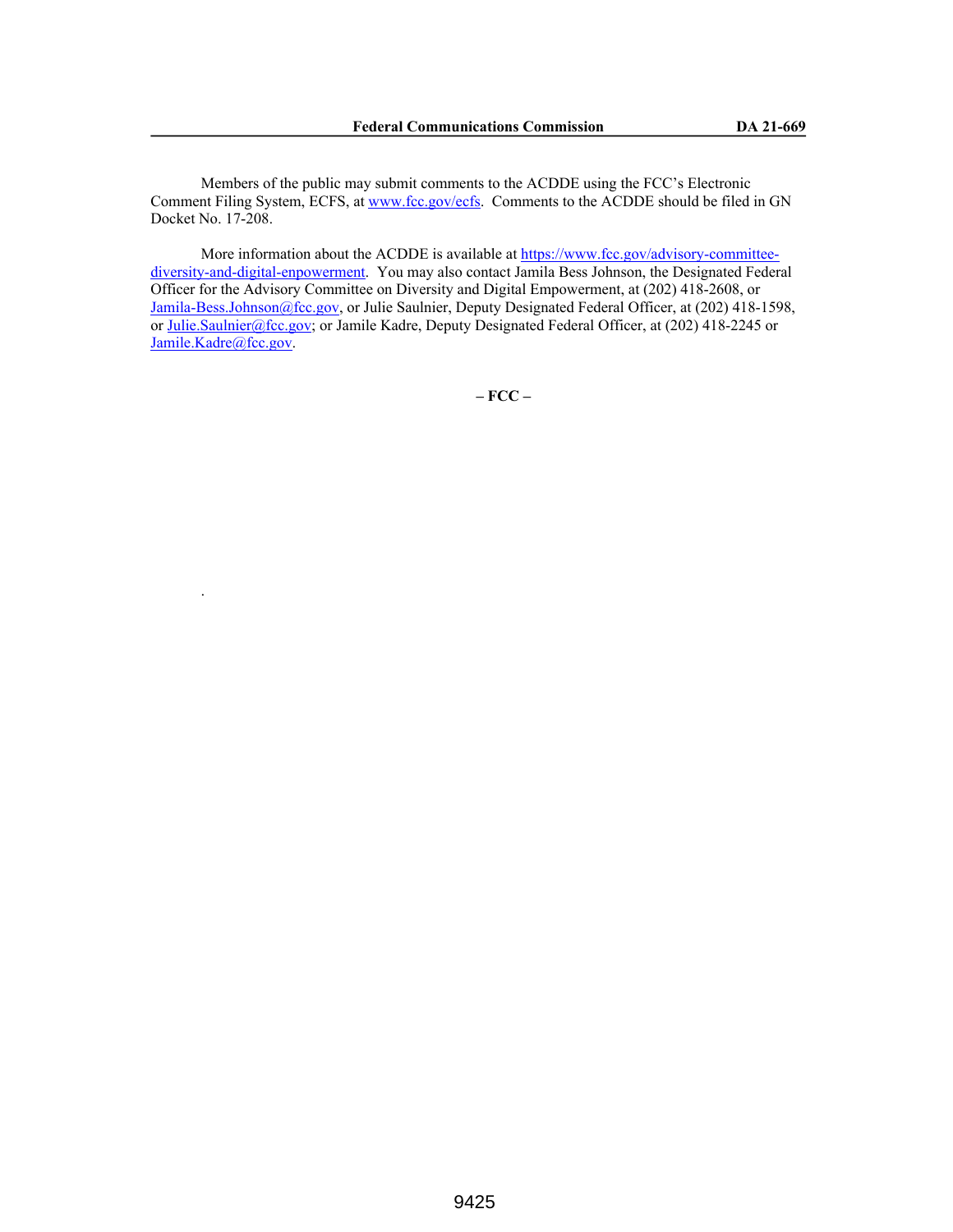## **APPENDIX**



## **ADVISORY COMMITTEE ON DIVERSITY AND DIGITAL EMPOWERMENT**

Federal Communications Commission Washington, D.C. 20554

> June 24, 2021 10:00 a.m. – 4:00 p.m.

## AGENDA VIRTUAL MEETING

| $10:00$ am         | <b>Welcome and Opening of Meeting</b><br>Michelle M. Carey, Chief, Media Bureau                                                                                                                                                                                    |
|--------------------|--------------------------------------------------------------------------------------------------------------------------------------------------------------------------------------------------------------------------------------------------------------------|
| 10:05 am           | FCC Acting Chairwoman Jessica Rosenworcel                                                                                                                                                                                                                          |
| $10:10 \text{ am}$ | FCC Commissioner Geoffrey Starks                                                                                                                                                                                                                                   |
| $10:15$ am         | FCC Commissioner Nathan Simington (by videotaped remarks)                                                                                                                                                                                                          |
| $10:20$ am:        | FCC Commissioner Brendan Carr                                                                                                                                                                                                                                      |
| $10:25$ am:        | <b>Welcome Remarks</b><br>Jamila Bess Johnson, Designated Federal Officer, Media Bureau<br>Julie Saulnier, Deputy Designated Federal Officer, Media Bureau<br>Jamile Kadre, Deputy Designated Federal Officer, Media Bureau                                        |
| $10:30$ am:        | <b>ACDDE Chair/Vice Chair Remarks</b><br>Anna M. Gomez, Partner, Wiley Rein LLP<br>Representing Hispanic National Bar Association<br>Chair, Advisory Committee on Diversity and Digital Empowerment<br>Heather Gate, Director, Digital Inclusion, Connected Nation |
|                    | Vice Chair, Advisory Committee on Diversity and Digital Empowerment                                                                                                                                                                                                |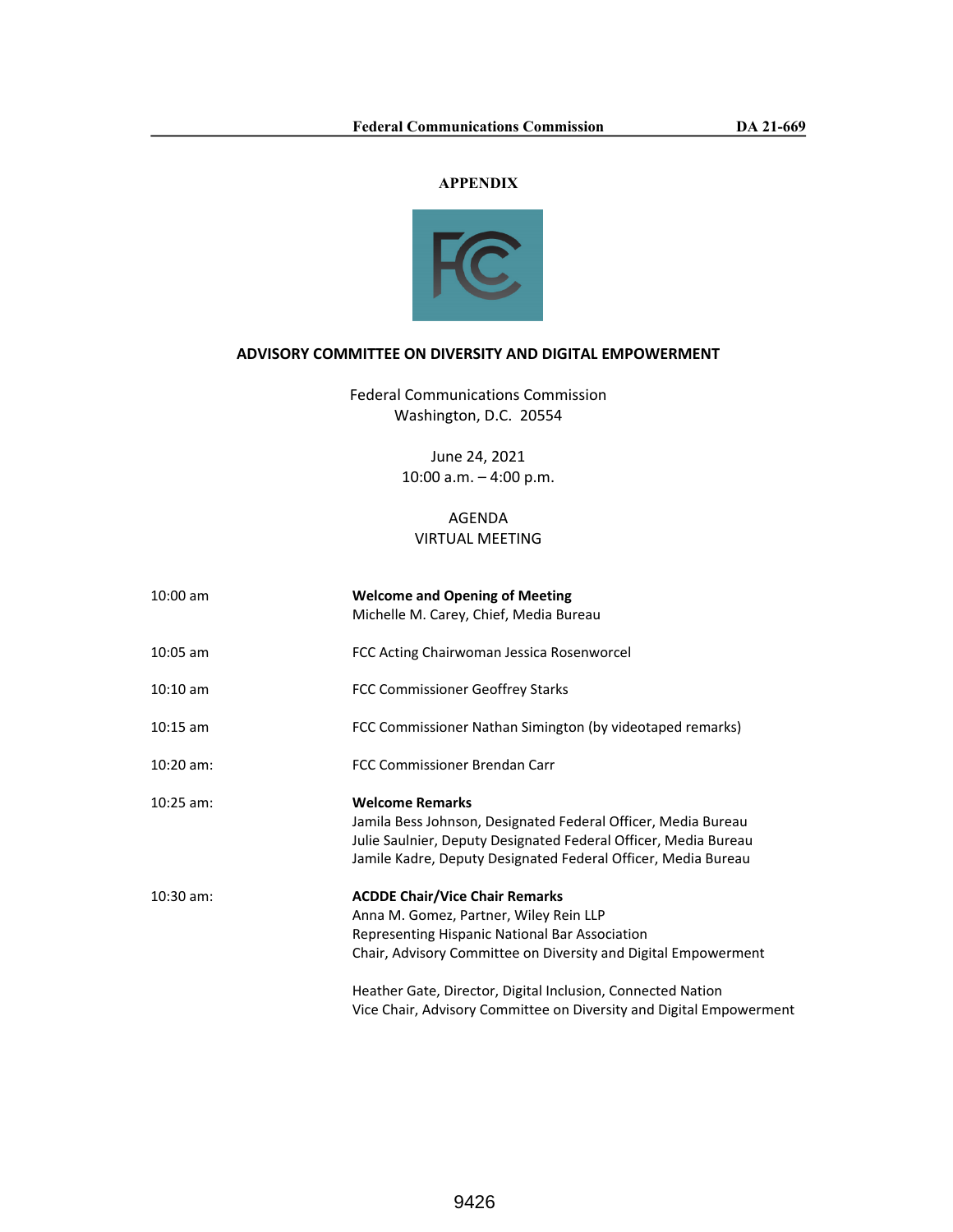| $10:35$ am:         | Call to Order of the June 24 Meeting of the ACDDE/Roll Call<br>of Members<br>Anna M. Gomez, Partner, Wiley Rein LLP<br>Representing Hispanic National Bar Association                                            |
|---------------------|------------------------------------------------------------------------------------------------------------------------------------------------------------------------------------------------------------------|
|                     | Chair, Advisory Committee on Diversity and Digital Empowerment                                                                                                                                                   |
| 10:40 am            | Digital Empowerment and Inclusion Working Group Report<br>Rudy Brioché, Vice President and Counsel, Global Public Policy<br><b>Comcast Corporation</b><br>Chair, Digital Empowerment and Inclusion Working Group |
|                     | Heather Gate, Director, Digital Inclusion, Connected Nation<br>Vice Chair, Advisory Committee on Diversity and Digital Empowerment                                                                               |
|                     | Laura Berrocal, Vice President, Policy and External Affairs<br><b>Charter Communications</b><br>Subgroup Co-Lead, Digital Inclusion                                                                              |
|                     | S. Jenell Trigg, Member, Lerman Senter PLLC<br>Representing Wireless Internet Service Providers Association<br>Subgroup Co-Lead, Digital Empowerment                                                             |
|                     | Susan Au Allen, Chairman, National President, and CEO<br>U.S. Pan Asian American Chamber of Commerce<br>Subgroup Co-Lead, Digital Empowerment                                                                    |
| $11:55$ am:         | <b>Lunch Break</b>                                                                                                                                                                                               |
| 12:30 pm:           | <b>Access to Capital Working Group Report</b><br>Caroline Beasley, CEO<br>Beasley Media Group, LLC<br>Chair, Access to Capital Working Group                                                                     |
|                     | DuJuan McCoy, Owner, President and CEO<br>Circle City Broadcasting I, LLC<br>Subgroup Lead, Lending/Finance                                                                                                      |
|                     | Aama Nahuja, Legal Counsel<br>A Wonder Media Company, LLC<br>Subgroup Lead, Political                                                                                                                            |
|                     | Skip Dillard, Operations Manager and Program Director<br>WBLS/WLIB, Emmis Communications<br>Subgroup Lead, Broadcast                                                                                             |
| 1:45 pm:            | <b>Meeting Break</b>                                                                                                                                                                                             |
| $2:00 \text{ pm}$ : | Diversity in the Tech Sector Working Group Report<br>Dr. Nicol Turner Lee, Senior Fellow and Director, Brookings Institution                                                                                     |